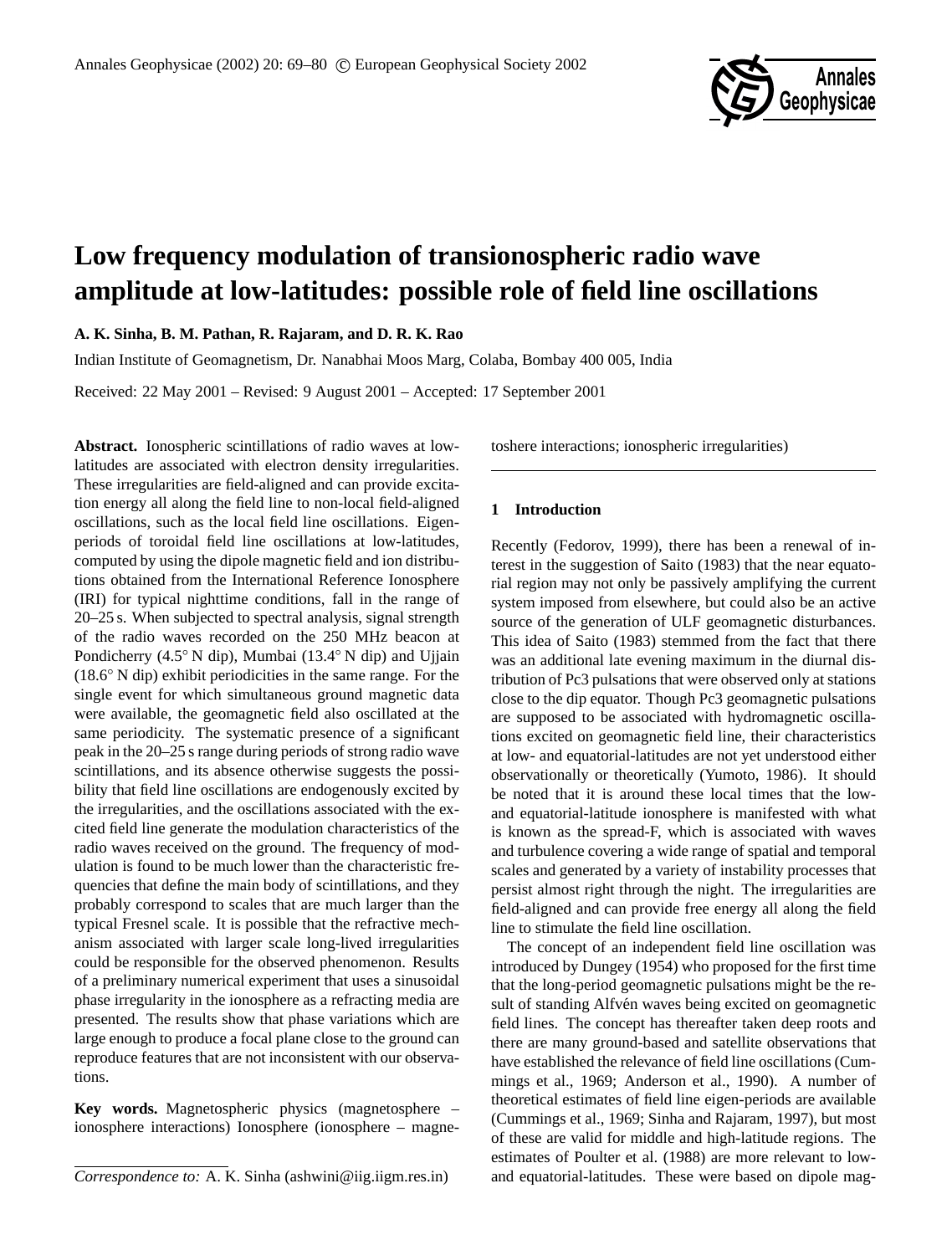| <b>Station</b> | Geog. Lat.        | Geog. Long.        | Geomag. Lat.      | Geomag. Long.    |
|----------------|-------------------|--------------------|-------------------|------------------|
| Tirunalvely    | $8.7^\circ$ N     | $77.8^\circ$ E.    | $0.32^\circ$ S    | $149.75^{\circ}$ |
| Pondicherry    | $11.9^\circ$ N    | $79.9^{\circ}$ E   | $2.7^\circ$ N     | $152.1^{\circ}$  |
| Mumbai         | $18.55^\circ$ N   | $72.54^{\circ}$ E. | $9.99^\circ$ N    | $145.64^{\circ}$ |
| Ujiain         | $23.18^{\circ}$ N | 75.78° E.          | $14.28^{\circ}$ N | $149.21^{\circ}$ |

netic fields and a physically realistic (but not a standard) ion density model. In Sect. 2, we cross check their results using a standard IRI model for the ion density.

In the satellite data (Anderson et al., 1990), a dynamic spectrum of geomagnetic field oscillations shows a clear increase in the frequency in the in-bound sector of the orbit and a decrease in the frequency in the out-bound sector, consistent with the expectations from the model of field line oscillations. Signatures of such oscillations have been detected by the AMPTE CCE satellite, right from 8 Earth radii to almost 2 Earth radii (Takahashi and Anderson, 1992). Field line oscillations in the ground geomagnetic data are determined by the frequency spectra at the foot of the field line. The signal corresponding to the characteristic eigen-period of the field line will maximize on the ground at the latitude corresponding to the foot of the field line (Menk et al., 1994). This period will thus change with latitude. The scenario is quite different, as we shall see later, when one is looking for signatures of field line oscillations in the radio wave signals recorded on the ground.

Radio wave scintillations recorded on the ground is one of the important consequences of the presence of irregularities in the F-region of the ionosphere at low-latitudes in the postdusk hours. Radio waves scattered by small-scale irregularities with scales typically less than the Fresnel scale (Bhattacharyya, 1999) form a diffraction pattern on the ground and as the irregularities drift in space, the received signals at a fixed station 'scintillate' with a time scale of a fraction of seconds with amplitudes (depth of scintillations) of the order of the received signal itself. The diffraction pattern on the ground is often treated under the phase screen approximation. The role of the ionosphere is visualized as that of a thin phase screen which introduces a shift of phase in the radio wave passing through it. The phase shift introduced is a function of a spatial coordinate on the screen through which the radio wave passes through. The phase shift introduced can thus be Fourier analyzed and the power Fourier components can be identified with the strength of the irregularities and the corresponding wavelengths can be identified with the scale size of the irregularities. Typical phase amplitudes associated with scale sizes less than the Fresnel scale are believed to be of the order of 1 radian (Yeh and Liu, 1982). A movement of the phase screen associated with the field line oscillation can provide a phase modulation, but it would appear that frequency modulation of such a small phase shift is unlikely to produce significant power at the period of the oscillation.

However, it has also been suggested that larger scales corresponding to the typical scale size in the ionosphere can also contribute as they may be associated with amplitudes of phase variation as high as hundreds to thousands of radians (Booker and Majidiahi, 1981). In this case, the irregularity acts as a refracting media and the interference of the refracted waves on the ground produce the spatial pattern whose movement causes scintillations in a fixed location radio wave record. For the right choice of phase shift amplitude and scale size, the refraction of radio waves can come to focus close to the ground plane (Titheridge, 1971) and even small movements of the irregularity pattern in the ionosphere can cause measurable changes in the received radio wave signal at a fixed station. Such movements can be provided by transverse field line oscillations.

Indian Institute of Geomagnetism operates receiving stations for recording radio wave signals from FLEETSAT (at 73◦ E) at 250 MHz. The coordinates of the receiving stations are given in Table 1. The data base provides an excellent opportunity to examine whether there is any evidence of modulation through transverse oscillations in the received radio wave signals. The presence of ULF waves signatures in the radio waves has been detected earlier (Sutcliffe and Poole, 1989, 1990 and references therein) in the Doppler shift of received signals. However, the operating frequencies for such studies are typically in the region of 4–10 MHz and at these frequencies, the refractive indices are sensitive to changes in the magnetic field and electron densities (Sutcliffe and Poole, 1990). A careful look at the expression of the refractive index at radio frequencies (Budden, 1961) shows that for 250 MHz, the refractive index is close to unity and the background density and magnetic field contribute less than a fraction of a percent. Therefore it is thus primarily the movement of irregularities that can contribute to any observed modulation and that is what one has to essentially look for. Support from simultaneous magnetic field data sampled at around one second is very useful but unfortunately not available. Data at a 5 second sampling has become available at Pondicherry only very recently and was only of limited use.

In Sect. 2, we compute the fundamental toroidal frequency for the Indian longitudinal sector by taking the relevant mass density and ionization from the IRI model. In Sect. 3, we look for the signatures of such pulsations in the ionospheric waves at low-latitude stations and the magnetic field data for the event for which they were available. Finally, in Sect. 4, we report the results of a simple numerical experiment that uses a sinusoidal phase irregularity in the ionosphere as a refracting media. The results show that phase variations which are large enough to produce a focal plane close to the ground can reproduce features that are consistent with our observations. The main conclusions are stated in Sect. 5.

#### **2 Theoretical estimates of toroidal eigen periods**

Theoretical estimates of field line eigen-periods are available (Cummings et al., 1969; Sinha and Rajaram, 1997). How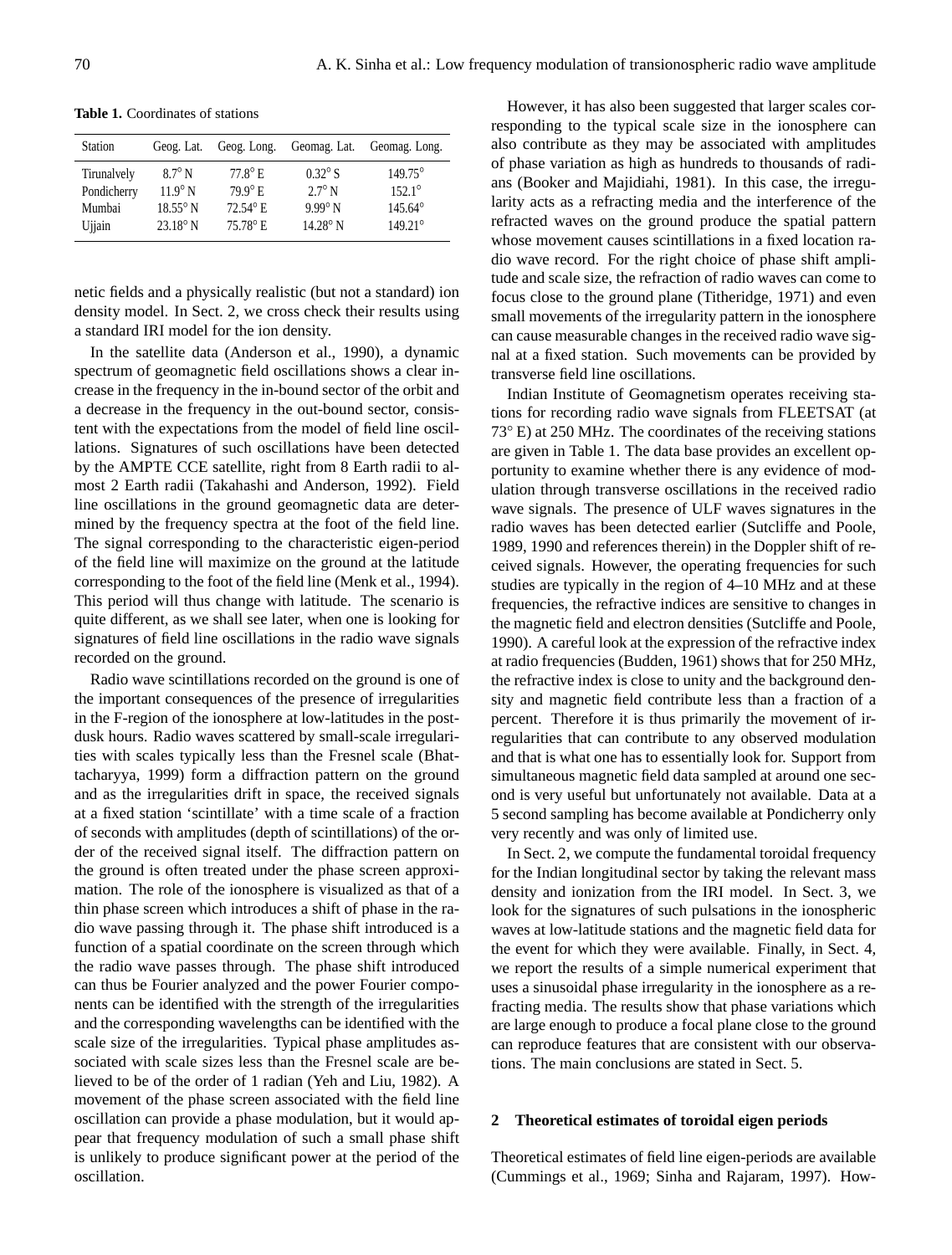ever, most of such estimates are based on a suitably chosen density profile as a power law  $r^{-m}$  for the hydrogen plasma. Such estimates are not valid for low-latitude regions, i.e. for lower L-values where the field lines are almost glued to the ionosphere and the most dominant species are  $O^+$  rather than  $H^+$ . Poulter et al. (1988) used a dipole magnetic field and a specific but non-standard ion density model. These should be considered appropriate, but we reexamined the problem using a standard IRI model and computed the plasma loading along the geomagnetic field line. A model calculation for the typical fundamental toroidal mode eigen frequencies has been made numerically. The model is based on the dipolar field line geometry of the Earth's magnetic field and the field lines are held rigid at their ends in the infinitely conducting ionosphere represented by an F1 peak at a 200 km height from the Earth's surface. As noted earlier, the density of various species are taken from the International Reference Ionosphere model (site:http//www.nssdc.gsfc.nasa.gov/space/model). The reason for taking the infinitely conducting ionosphere at 200 km from the Earth's surface is that we could still neglect the collisional effect. The ratio of collision frequency of ion  $(v_i)$ to the ion cyclotron frequency ( $\Omega_i$ ) at this height is 10<sup>-2</sup> (Ratcliffe, 1972). Therefore, we could still work with collisionless approximation, thereby avoiding analytical complexities. In order to find the latitudinal profile of the fundamental toroidal eigen mode, the second order wave equation (Singer et al., 1981) has been considered. The equation describes the low frequency transverse waves in an infinitely conducting stationary magnetized plasma with zero pressure. The equation could be written as

$$
\mu_o \rho \frac{\partial^2}{\partial t^2} (\xi_\alpha / h_\alpha) = \frac{1}{h_\alpha^2} \mathbf{B}_o \cdot \nabla \left[ h_\alpha^2 \mathbf{B}_o \cdot \nabla (\xi_\alpha / h_\alpha) \right], \qquad (1)
$$

where  $\mu_0$  is the magnetic permeability in the vacuum,  $\rho$  is the plasma mass density,  $\xi_{\alpha}$  is the plasma displacement perpendicular to the field line,  $B_0$  is the ambient magnetic field, the parameter  $\alpha$  signifies the mode of oscillation and determines the direction  $\alpha$  of the field line displacement, and  $h_{\alpha}$  is the scale factor for the normal separation between the field lines in the direction  $\alpha$  and is determined by the ambient magnetic field structure.

We solve Eq.  $(1)$  under the following assumptions:

- (a) The ambient magnetic field is dipolar in nature;
- (b) The time dependence of all the perturbed quantities is of the form  $\exp [\iota \omega t]$ ;
- (c) The field lines are rigidly fixed at their ends in the ionosphere.

If s is the distance measured along the field line, Eq.  $(1)$ under the above assumptions takes the following dimensionless form

$$
-\Omega^2 \rho' X = \frac{B}{h_\alpha^2} \frac{d}{dS} \left[ h_\alpha^2 B \frac{dX}{dS} \right]
$$
 (2)

with

$$
S = \frac{s}{R_E}, \ \Omega = \frac{\omega R_E}{V_{Aeq}}, \ X = \frac{\xi_{\alpha}}{R_E h_{\alpha}}, \ B = \frac{B_o}{B_{eq}}, \ \rho' = \frac{\rho}{\rho_{eq}}, (3)
$$

where  $R_E$  is the Earth's radius,  $V_{Aeq}$  is the Alfvén velocity at the equator,  $B_{eq}$  is the ambient field at the equator, and  $\rho_{eq}$ is the mass density of the plasma at the equator.

It should be noted that under the dipole approximation  $h_{\alpha}$ , B and  $B_{eq}$  are given as

$$
h_{\alpha} = L \sin^3 \theta \tag{4}
$$

for the toroidal mode,  $\theta$  being the co-latitude.

$$
B = \frac{\sqrt{1 + 3\cos^2\theta}}{\sin^6\theta} \tag{5}
$$

and

$$
B_{eq} = \frac{0.311}{L^3} Gauss,
$$
\n<sup>(6)</sup>

where  $L = 1/\sin^2 \theta_c$  (suffix c indicates the value at the foot of the field line in the ionosphere) is the geocentric distance in the unit of the Earth's radius of the point where the field line crosses the equatorial plane.

Equation (2) can be solved numerically by decoupling it into two first order equations

$$
\frac{dX}{dS} = \frac{1}{h_{\alpha}^2 B} Y \tag{7}
$$

$$
\frac{dY}{dS} = -\frac{\Omega^2 h_\alpha^2}{B} \rho' X. \tag{8}
$$

The solution of the coupled Eqs. (4) and (5) was obtained using the second order Runge-Kutta method and the frequency  $\omega$  was estimated by a shooting method using the boundary condition that the eigen function  $X$  should vanish at the conjugate points.

There are certain points to be noted here. The density and relative ionization profile of various species chosen in this calculation have been taken from the IRI model. The change in density with latitudes for a fixed height is negligibly small as compared to that along a field line as seen from IRI model. The extent of the field line has been restricted to 200 km.  $(h_{min})$  of ionospheric height, where the boundary conditions had been enforced on the eigen functions. At this point, it is important to discuss the role played by the boundary conditions. For analytic simplicity, it is customary to use the infinitely conducting ionosphere as the boundary that leads to negligible field line displacement and hence, the negligible electric field at the foot of the field line, i.e. field lines are rigidly tied at their ends in the ionosphere. Newton et al. (1978) looked at the effect of finite conductivity at the ionospheric boundary. They found that the characteristic period of oscillation (which is our primary concern here) is not significantly altered, but there can be measurable discipation of wave energy at the foot of the field line. The other extreme is to use the infinitely resistive ionospheric condition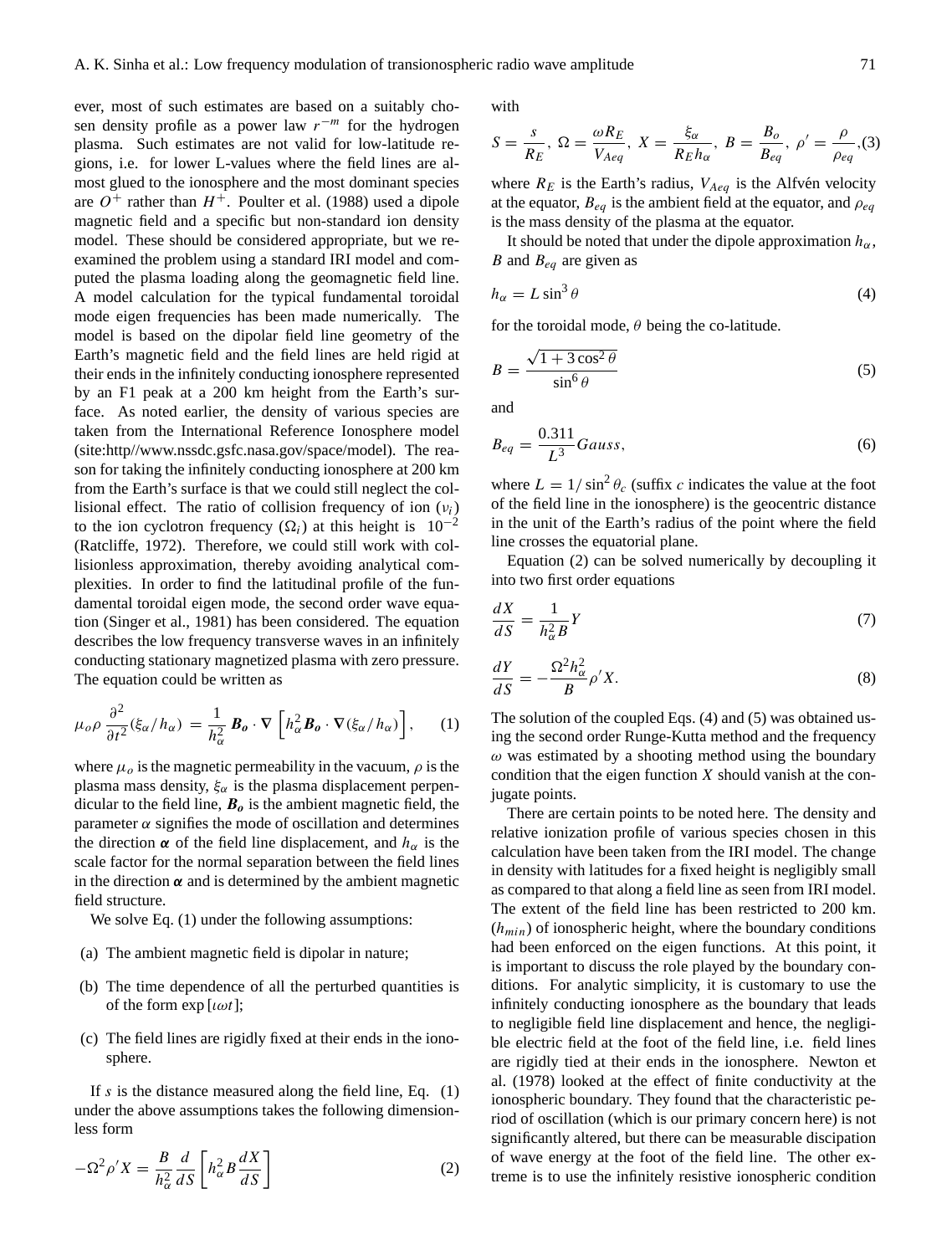## **FUNDAMENTAL TOROIDAL MODE FREQUENCY**



**Fig. 1.** Fundamental toroidal frequency as a function of equatorial height. Corresponding geomagnetic latitudes and L-values are marked. The period of oscillation for the field line with an equatorial height of 400 km has been shown by the vertical line.

that will lead to a large displacement in the foot of the field line and the electric field, and new standing modes are possible with a free-ended boundary condition at the end of the field line (Newton et al., 1978). In this case, the first mode that can produce significant oscillations of the field lines in the equatorial region is the second harmonic.

The time periods and hence, the frequencies of the fundamental toroidal oscillation of different field lines with a height ranging from 200 km to 2000 km (and hence, the different corresponding latitudes and L-value) have been calculated. The results thus obtained have been compared to that of Poulter et al. (1988).

It was seen that the typical frequency in the low-latitude region is of the order of 50 mHz during nighttime and 20 mHz during daytime. In the present analysis, we have used the data taken from the IRI model, whereas Poulter et al. (1988) estimated the fundamental toroidal eigen mode frequency in the global perspective self-consistently. The estimated eigen frequency is in excellent agreement with that of Poulter et al. (1988) and that validates our estimates. This calculation was necessary in order to obtain an order of magnitude estimate of the frequency to have a fair idea of the periodicity to be identified in the data. The estimated fundamental toroidal frequency, as a function of equatorial height, has been shown in Fig. 1 for 23 March 1999 at noon and midnight conditions. We note that the field lines in the ionospheric region have a characteristic period of 20–30 s. The characeristic period of



**Fig. 2.** The lower panel shows a typical scintillation at Mumbai, and the upper panel displays the corresponding power spectrum showing that field line eigen-period (∼25 sec) falls well beyond the Fresnel zone.

oscillation of the field line at a 400 km altitude at the equator is marked in Fig. 1 by a vertical line. We expect the field lines to preferentially oscillate at these periodicities if they are endogenously excited by the background turbulance.

Our next aim is to look for the signatures of such periodicities in the ionospheric scintillations recorded on a 250 MHz radio beacon at the low-latitude stations. This will bee discussed in Sect. 3.

## **3 Data analysis**

We examine the 250 MHz radio wave signals received from the geostationary satellite FLEETSAT (at 73◦ E). These are continuously monitored at Pondicherry, Mumbai and Ujjain. Digital data acquisition systems with a 10 Hz sampling rate have been used for a certain time period during 1999. The typical scintillation of the radio wave and the corresponding power spectrum have been shown in Fig. 2. It is evident from Fig. 1 that typical eigen mode frequency in the low-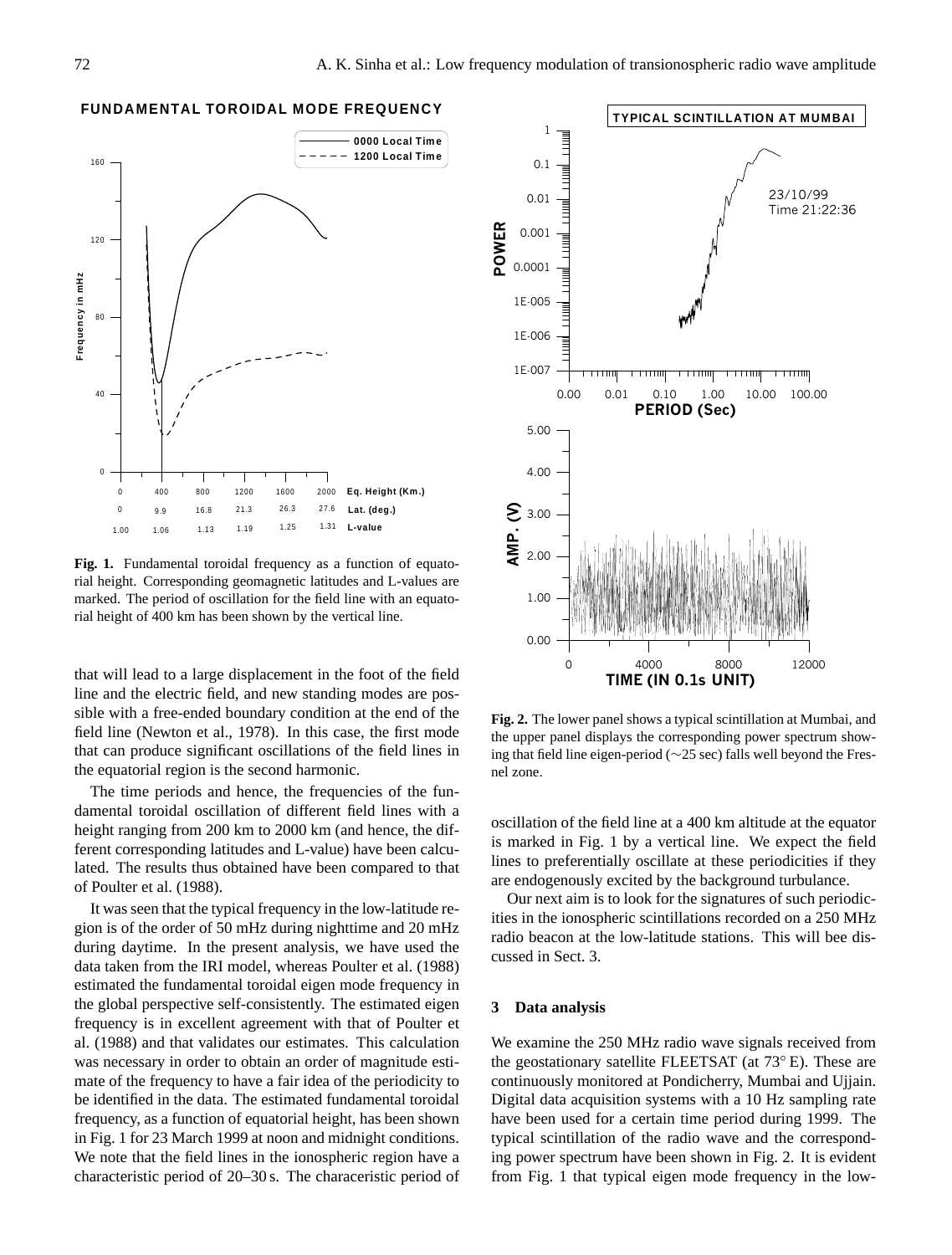

**Fig. 3.** Power spectrum of the 2 s averaged filtered scintillation on the specified day, at local time and at the specified stations. The plot shows the spectral peaks clearly standing out around the eigenperiod. The range of the eigen-period has been marked by the interval between two vertical lines.

latitude region of the Indian sector at nighttime is of the order of 50 MHz, which lies well outside the Fresnel range charof 50 MHz, which lies well outside the Fresnel range characterized by the spatial scale size  $\sqrt{2\lambda Z}$  and the time-scale  $\sqrt{2\lambda Z/V_o}$ , where  $\lambda$  is the wavelength of the radio wave, Z is the height of the irregularity layer and  $V<sub>o</sub>$  is the transverse drift speed of the irregularities. Taking Z at ∼ 400 km and  $V_0$  at ~ 150 m/s (Pathan and Rao, 1996), spatial and time scales characterizing the Fresnel zone for 250 MHz. The radio waves are of the order of 1 km and 1 s, respectively. These scales characterize the irregularities responsible for the coventional scintillation of the radio wave caused by small-scale irregularities (Bhattacharyya and Rastogi, 1991).

In the present analysis, our aim is to look for the characteristic period of field line oscillations in the scintillations of radio waves recorded at the low-latitude stations of Pondicherry, Mumbai and Ujjain. The events chosen for the analysis were those on the nights of 19 March 1999 and 7 October 1999. These were geomagnetically quiet days. We analyzed Pondicherry and Ujjain for 7 October and Pondicherry, Mumbai and Ujjain for 19 March. Data at the three stations Pondicherry, Mumbai and Ujjain recorded at 0.1 s were first averaged for 2 s to remove the high frequency scin-



**Fig. 4.** Power spectrum of the 2 s averaged filtered scintillation on the specified day, at local time and at the specified stations. The plot shows a broader spectral peak around the eigen-period at Pondicherry, but does not show any such peak at Ujjain. The range of the eigen-period has been marked by the interval between two vertical lines.

tillations. The time series thus obtained were filtered using a zero-phase shift sixth order Butterworth type "band pass" filter for the period range of 10–100 s (Otnes and Enochson, 1978). The amplitude spectra were computed by direct Fourier transform, with amplitudes smoothed by the sliding window method over 5 points. The result thus obtained has been discussed in the following paragraph.

The results of the analysis have been presented in Figs. 3 to 8. Figures 3 and 4 are the power spectra of simultaneous data collected at the two low-latitude stations of Pondicherry and Ujjain at local time 22:23:21 and 00:26:19, respectively, on the night of 7 October 1999, and Fig. 5 shows the scintillation record of the radio waves at two stations for the local time segment corresponding to Fig. 4. Similarly, Figs. 6 and 7 are the power spectra of simultaneous data collected at the three stations of Pondicherry, Mumbai and Ujjain at local time 21:36:14 and 22:36:42, respectively, on the night of 19 March 1999, and Fig. 8 shows the scintillation record of radio waves at the three stations at the local time segment corresponding to Fig. 7. From Figs. 3, 4, 6 and 7, it can be seen that spectral peaks near the characteristic eigen-period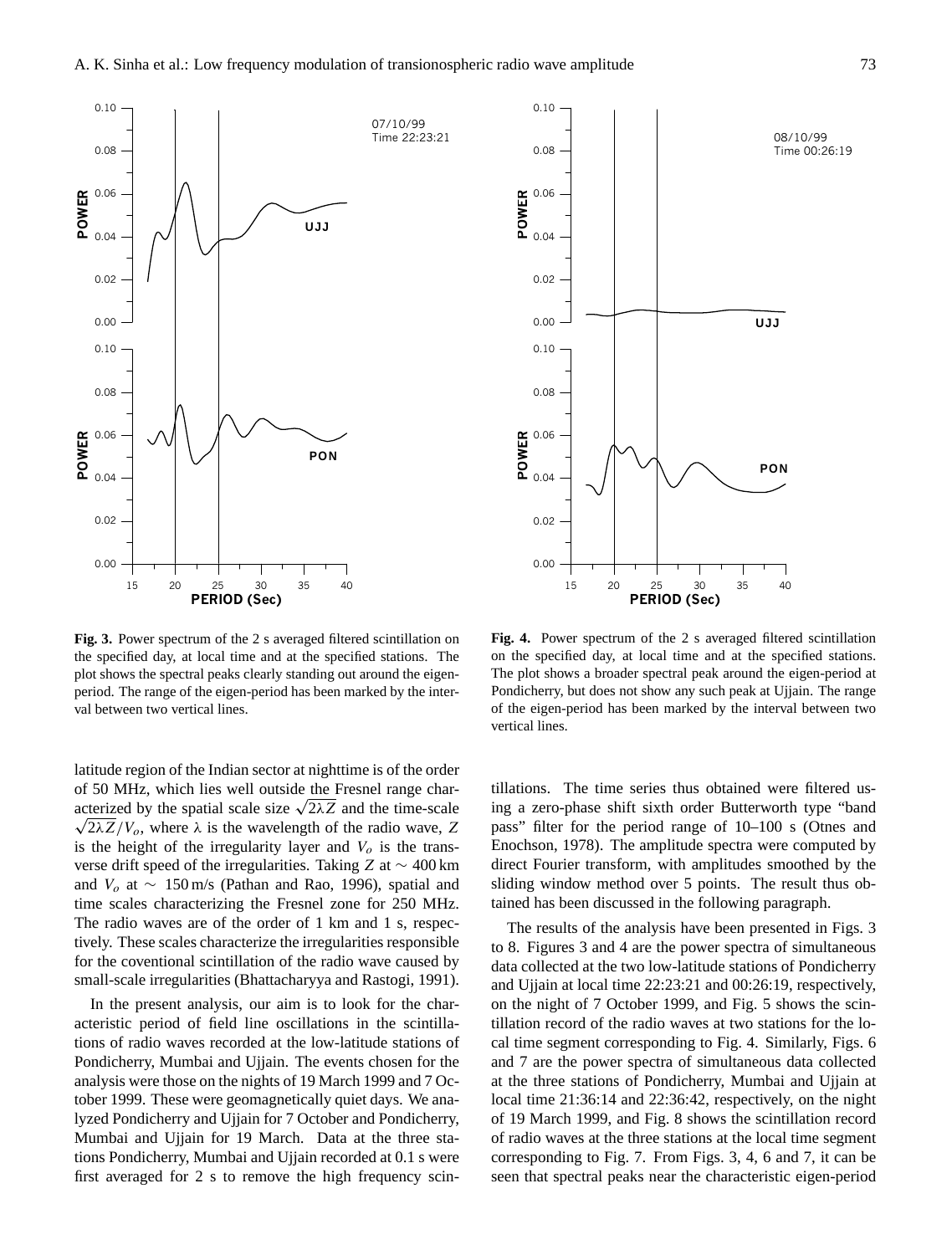

**Fig. 5.** Scintillations at the same time as specified in Fig. 4. The plot shows quite a significant scintillation at Pondicherry, whereas for Ujjain, the scintillations are not so significant.

clearly stand out for the analyzed events. A slight shift in frequency could be due to a small latitudinal difference and various statistical reasons which may not be significant for the purpose of the present study. Peaks are also seen at higher periods and do not consistently match at the stations, used for a particular event. The reasons for these peaks are not obvious and may be associated with different ambient velocities and their combinations present in the ionosphere. The elaboration of this point will be made in the next section.

In Fig. 4, the peak at the characteristic eigen-period is seen for Pondicherry, whereas no such peak is present for Ujjain, where the scintillation is not significant, as depicted by Fig. 5. Similarly, in Fig. 7 the peaks are seen at the characteristic eigen-period for Pondicherry and Mumbai, whereas no such peak is seen for Ujjain, where the scintillation is not significant, as demonstrated in Fig. 8. Ujjain, which is at a higher latitude as compared to Pondicherry and Mumbai, might not see the scintillations of radio waves if the irregularities are present at lower heights, since the radio waves will not be encountering the irregularities over Ujjain. Therefore, it is quite possible and physically plausible that the station situated at a higher latitude might not see the scintillations, whereas those situated at lower latitudes might see the same.

To confirm the absence of a peak at the characteristic eigen-period when the scintillations were not significant, we picked up many quiet time events with no significant scin-



**Fig. 6.** Power spectrum of the 2 s averaged filtered scintillation on the specified day at local time and at the specified stations. The plot shows the spectral peaks clearly standing out around the eigenperiod. The range of the eigen-period has been marked by the interval between two vertical lines.

tillations and the data were subjected to the identical analysis. None of the spectra showed any significant peak at the characteristic eigen-period. This is consistent with the possibility that broad band energy available in the ionospheric scintillations might be responsible for driving the field line oscillations locally.

The field line oscillations should also manifest themselves through magnetic field variations at least at ionospheric heights. If some of the magnetic field variations reach the ground, it would provide added justification in favour of the field line oscillation hypothesis. Since the oscillations are around 20–25 s periodicity, a sampling rate of 1 or 2 s is desirable. Unfortunately, only data from standard magnetograms were available during most of the events and the provide no clue about the oscillations in the period range of our interest. Data at a 5 s sampling were available at Podicherry only very recently.

To support the above observational results, we have analyzed the H and D variations recorded at Pondicherry at a sampling rate of 5 s along with the simultaneous scintillation data of Tirunalvely for the night of 29 June 2000. It was a night of quiet magnetic variation and strong scintillation. No radio wave data were available from Pondicherry on that day. Radio wave signals with a sampling interval of 0.1 s had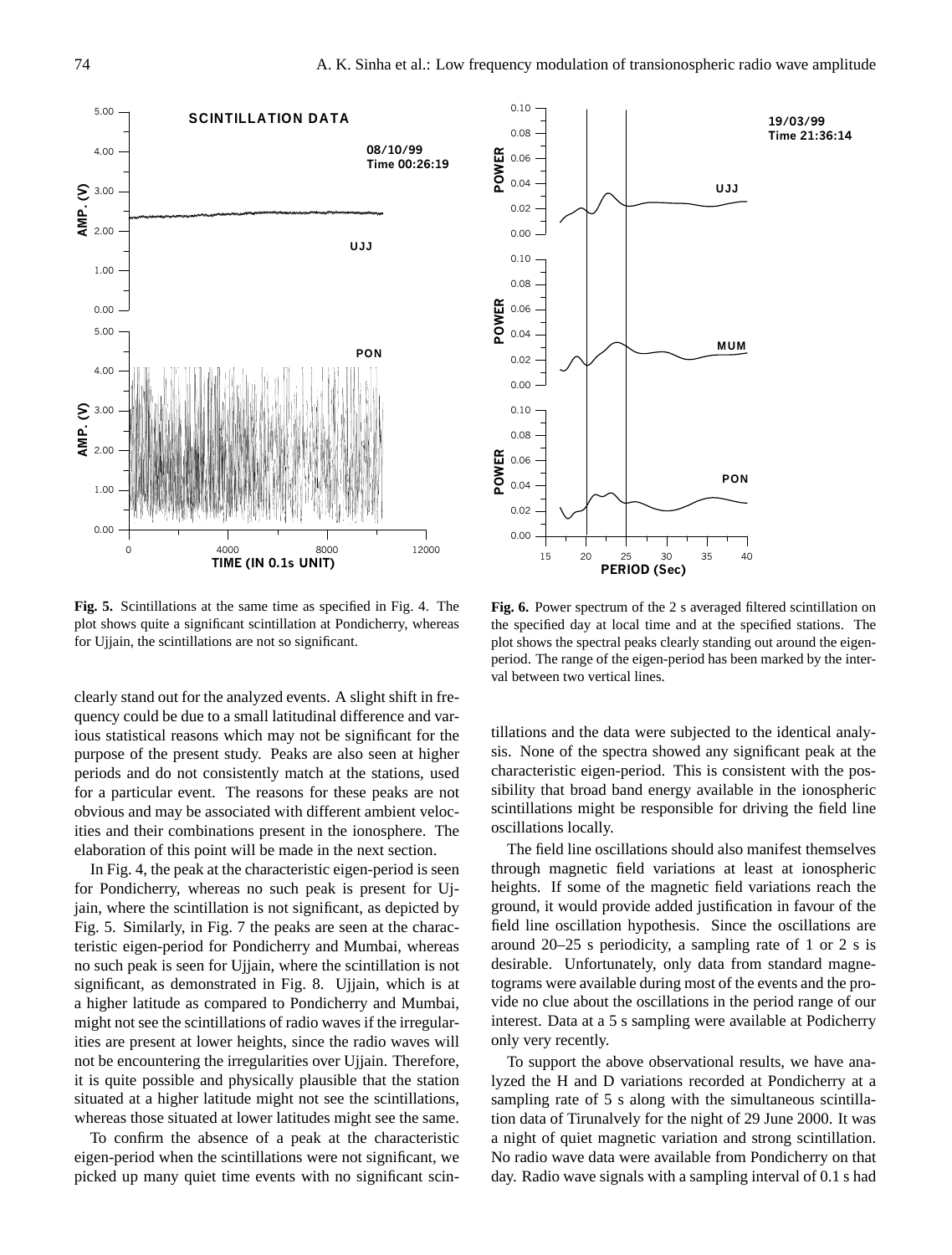

**Fig. 7.** Power spectrum of the 2 s averaged filtered scintillation on the specified day, at local time and at the specified stations. The plot shows spectral peaks around the eigen-period at Pondicherry and Mumbai, but does not show any such peak at Ujjain. The range of the eigen-period has been marked by the interval between two vertical lines.

to be averaged over 5 s. The averaged radio wave data and the time series of the two vector components of the magnetic data, each consisting of 1024 points, were subjected to identical power spectrum analysis after band passing each series through a 10–100 s filter. The results are presented in Figs. 9 and 10. These results show significant peaks at the characteristic eigen-period. The spectral peaks occur at about the same period in the radio scintillations data and in the ground magnetic data.

The occurance of the peaks in the modulation of the radio wave signal and in the D-variations in the same period range is consistent with the field line oscillation hypothesis. The appearance of a similar variation in H could be attributed to the fact that compressive modes are automatically generated as the forcing is not zonally symmetric (Southwood and Hughes, 1983). Furthermore, the conductivity along the geomagnetic field line is very large and the D-variations are expected to be fully screened from the ground close to the geomagnetic equator (Roy, 2000). It is expected that at an ionospheric height, D-variations could have been much



**Fig. 8.** Scintillations at the same time as specified in Fig. 7. The plot shows quite a significant scintillation at Pondicherry and Mumbai, whereas for Ujjain, the scintillations are not so significant.

larger than H-variations and the oscillations could have been almost transverse.

We would like to emphasize that the phenomenon we are looking at probably originates at low-latitudes (within  $\pm 20^\circ$ of the equator) and may not be directly associated with the Equatorial Electrojet (EEJ), which is confined to a much narrower latitudinal region. We are looking at a nighttime phenomenon that will not be affected by the EEJ.

## **4 Numerical experiment**

The radio wave scintillations generated by ionospheric irregularities is conventionally examined within the gambit of the phase screen approximation (Booker and Majidiahi 1981, Bhattacharyya 1999). Here the role of the ionosphere is to introduce a phase shift on the transionospheric radio waves. The phase screen is characterized by the spatial characteristic which is, in turn, defined by the spatial structures of the irregularities in the ionosphere.

There are two basic processes considered for reproducing the observed scintillations on the ground. The first of these regards small-scale irregularities as the main source of the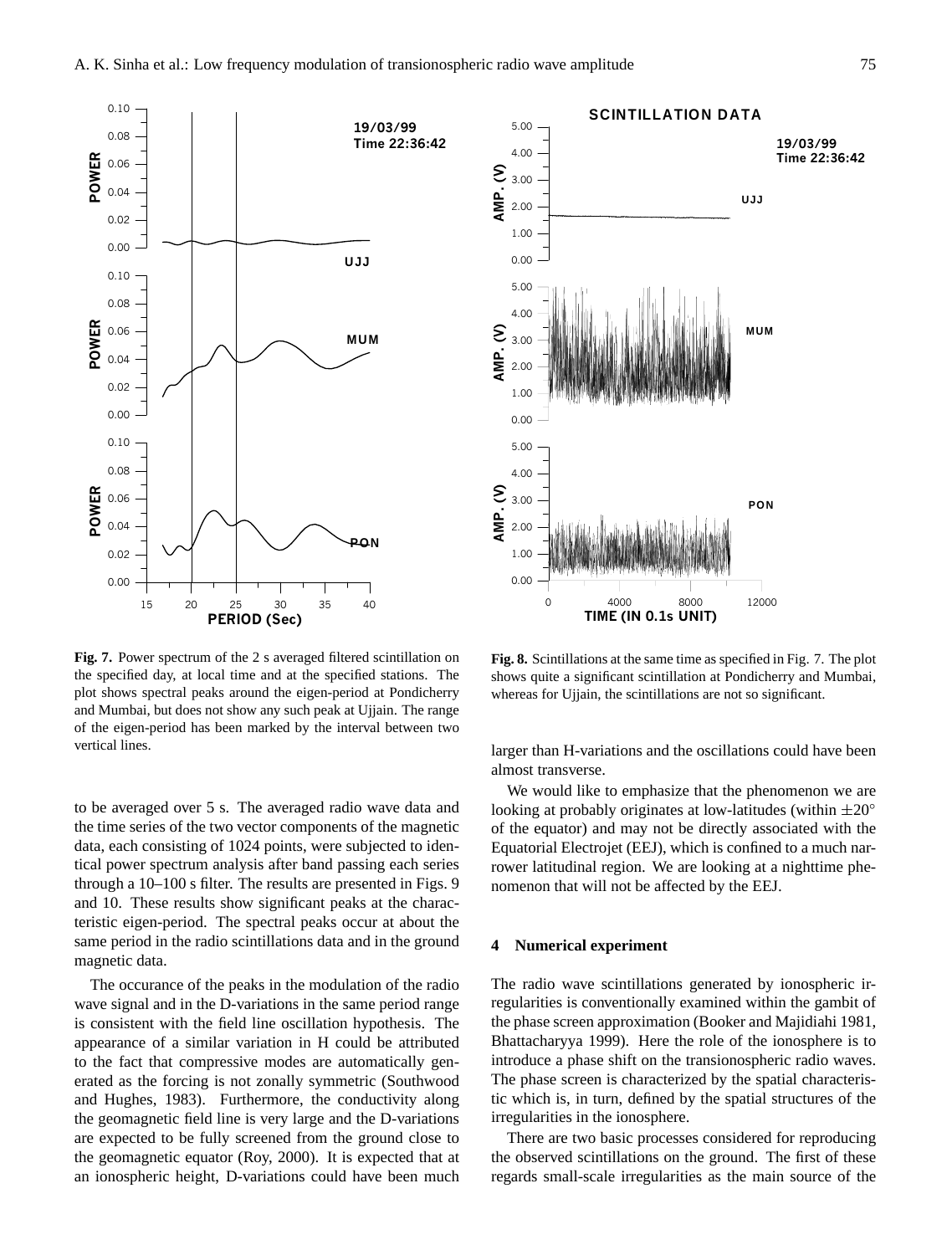

**Fig. 9.** The lower panel shows the power spectrum of 5 s averaged filter scintillations at Tirunalvely on the specified day and at local time. The dashed and solid curves in the upper panel respectively, show the power spectrum of H- and D-variations of ground magnetic data of 5 s sampling interval at Pondicherry. The range of the eigen-period has been marked by the interval between two vertical lines.

scintillations. The characteristic scale, in this case, is defined by  $F = (\lambda z/2\pi)^{0.5}$  (where  $\lambda$  is the wavelength and z is the distance of the phase screen from the ground plane) and scale sizes less than the characteristic scale are believed to contribute to the observed scintillations despite the fact that the phase shifts introduced are of the order of 1 radian or less. The actual diffraction pattern generated on the ground is due to the superposition of waves coming out of a small area on the phase screen. The movement of the pattern on the ground due to the corresponding motion of the ionospheric medium generates the temporal scintillations observed at a fixed station.

A second view looks at large scale irregularities with a scale size typically of the order of the ionosphere's scale size which introduce a phase shift of 100–1000 radians. These can act as a refracting media, causing the spatial pattern on the ground due to the interference of refracted waves. The movement of these patterns might be reflected in terms of scintillation at a fixed location on the ground (Booker and Majidiahi, 1981). Modulation of radio wave signal strength



**Fig. 10.** The lower panel shows the power spectrum of 5 s averaged filter scintillations at Tirunalvely on the specified day and at local time. The dashed and solid curves in the upper panel, respectively, show the power spectrum of H- and D-variations of ground magnetic data of 5 s sampling interval at Pondicherry. The range of the eigen-period has been marked by the interval between two vertical lines.

due to the variation of the refractive index caused by imposed ULF waves is important at frequencies around 10 MHz or less (Sutcliffe and Poole, 1990) but not at 250 MHz. It is the drift of the scattering that will have the most significant role to play. This follows from the fact that the refractive index at such a high sounding frequency is close to unity and almost independent of the background electron density or magnetic field.

For the suitable combination of the phase amplitude and the scale size of the phase variation, the refracted radio waves may focus close to the plane of the ground (Titheridge, 1971). Our results seem to indicate that the field line eigenperiod is much larger than the main body of scintillations conventionally associated with spatial scales less than the Fresnel scale. Furthermore, the shorter scale sizes have shorter lifetime and may not be coherent over the period of a number of field line oscillations. An appreciable variation in the radio wave signal can be produced as a result of even a small movement in the irregularity pattern in the ionosphere. Our interest here is to see via a simple numerical experiment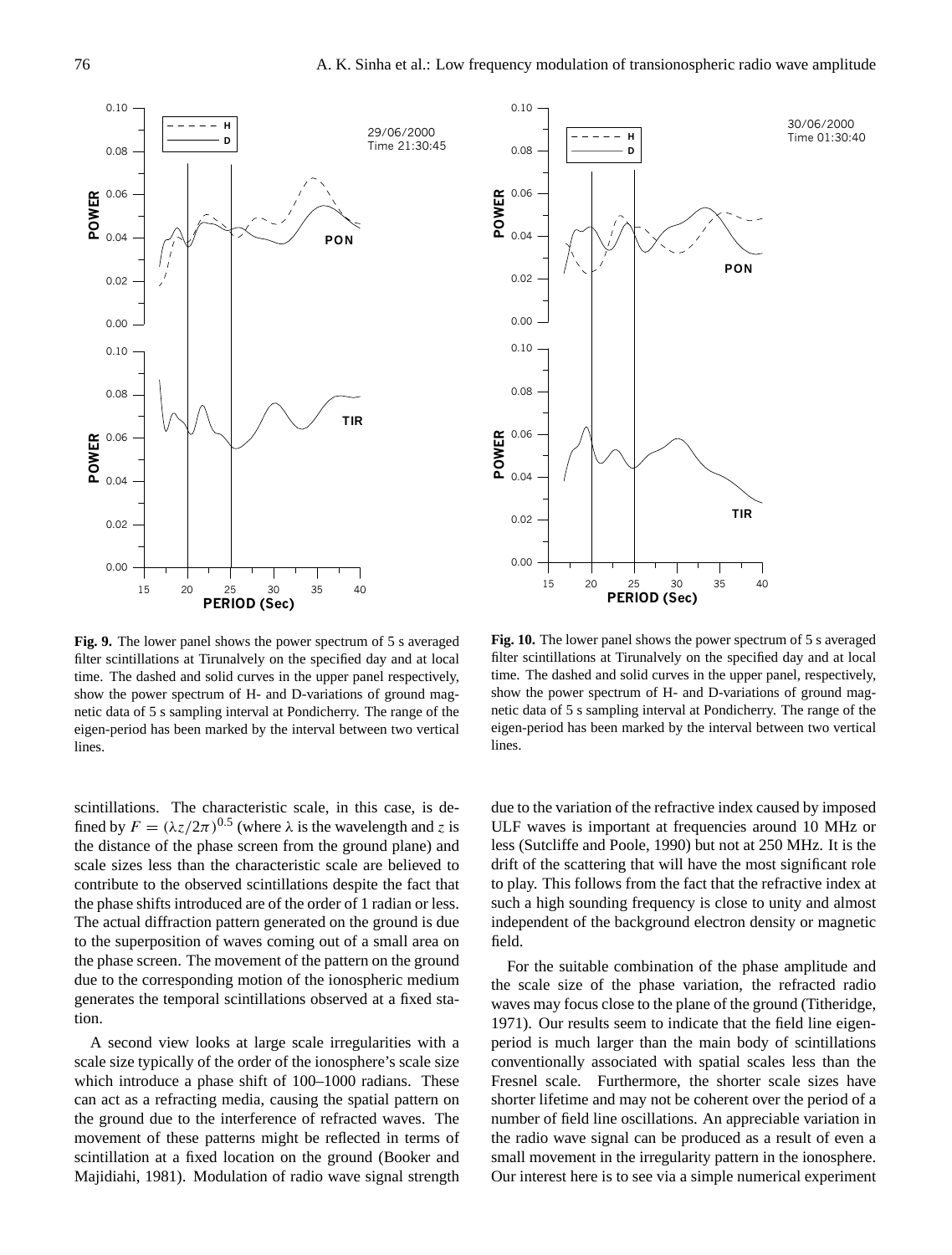if such movement provided by transverse field line oscillations can explain such a large-scale variation in light of refractive scattering. If so, such variations can be identified as the signatures of field line oscillations imprinted on the radio wave scintillations. This will provide additional evidence in support of field line oscillations.

We consider an irregularity which imposes a sinusoidal phase shift,  $\phi$ , varying in the x-direction (westward), on a downward moving wave of unit amplitude. The phase shift is given as

$$
\phi = \phi_0 \cos \frac{x - x_0}{d},\tag{9}
$$

where  $\phi_0$  is the amplitude of the phase variation,  $x_o$  is a reference point corresponding to the maximum phase shift,  $x$  is the location of the point from where the radio wave leaves the ionosphere and  $d$  is the scale size of the irregularity. It is assumed that the irregularities are infinitely long in the ydirection. We assume that the pattern moves as a whole with a mean drift velocity,  $V_o$ , and an additional motion,  $\Delta V$ , associated with a field line oscillation. x is fixed, and  $x_0$ changes with time, so that  $x-x<sub>o</sub>$  becomes an explicit function of time. This motion is the reason that the incoming wave reaching the observer moves through various sections of the irregularity and in the process, the radio wave that reaches a fixed point on the ground undergoes a time dependent phase change, given by Eq. (6). The effects of the time dependent phase variations are observed as scintillations on the ground. Considering  $V<sub>o</sub>$  as the mean drift velocity of the pattern and  $\Delta V$  as an additional motion associated with a field line oscillation, after time t,  $x - x<sub>o</sub>$  can be written as

$$
x - x_0 = V_0 t + \frac{\Delta V}{\Omega_r} \sin \Omega_r t + K,\tag{10}
$$

where,  $\Omega_r$  is the characteristic angular frequency and  $\Delta V$  is the velocity of the oscillation of the field line and  $K$  denotes the distance of the radio wave from the point corresponding to maximum phase shift at  $t = 0$ . From our model calculation, we note that the amplitude of the field line motion decreases from 8.5 m/s to 1.4 m/s as we move  $10^{\circ}$  away from the equator along a field line cutting the equator at 500 km. This is for the toroidal mode of oscillation corresponding to a 1 nT fluctuation in the magnetic field. This change in velocity due to the oscillation of the field lines is quite significant and implies that the amplitude of the phase oscillations introduced varies with latitude.

A radio wave normally incident on the phase varying screen, representing the vertically integrated effects of phase shifts introduced by the spatially inhomogeneous ionospheric irregularities, is refracted by a small angle,  $\epsilon$ , given by (Titheridge, 1971)

$$
\epsilon = \frac{\lambda}{2\pi} \frac{d\phi}{dx}.
$$
\n(11)

The wave leaving the ionosphere at the horizontal coordinate  $x$  touches the ground at a horizontal coordinate  $y$  given by

$$
y = x + h\epsilon,\tag{12}
$$



**Fig. 11.** Power spectrum of the numerically simulated scintillation data at a 2 s sampling interval. The plot has been shown for  $d > d_f$ . The lower panel shows the spectrum for  $d = 1.3 d_f$  and the upper panel shows the same for  $d = 1.4 d_f$ . The characteristic eigenperiod, used for the nomerical calculation, has been marked by the vertical line.

where *h* denotes the height of the irregularity layer.

The amplitude A and phase  $\Psi$  of the wave as it reaches the point y on the ground is given as (Titheridge, 1971)

$$
A = \left(\frac{dy}{dx}\right)^{-1/2} = \left(1 + h\frac{d\epsilon}{dx}\right)^{-1/2},\tag{13}
$$

$$
\Psi = \phi - \pi h \epsilon^2 / \lambda. \tag{14}
$$

It is obvious from Eq. (10) that as  $dy/dx$  approaches zero, the amplitude tends to infinity. It is not difficult to understand why this happens.  $dy/(dx) \rightarrow 0$  implies that the waves emanating from the entire neighbourhood of the point  $x$  in the ionosphere reach or more correctly converge to the point y. This leads to the focussing of the beam. The singularity, of course, will not occur in a real physical situation because the diffraction of the ray smears out the signal around y and this results in a finite (but large) wave amplitude at  $y$  (Uscinski, 1971). It should be remembered that we are looking at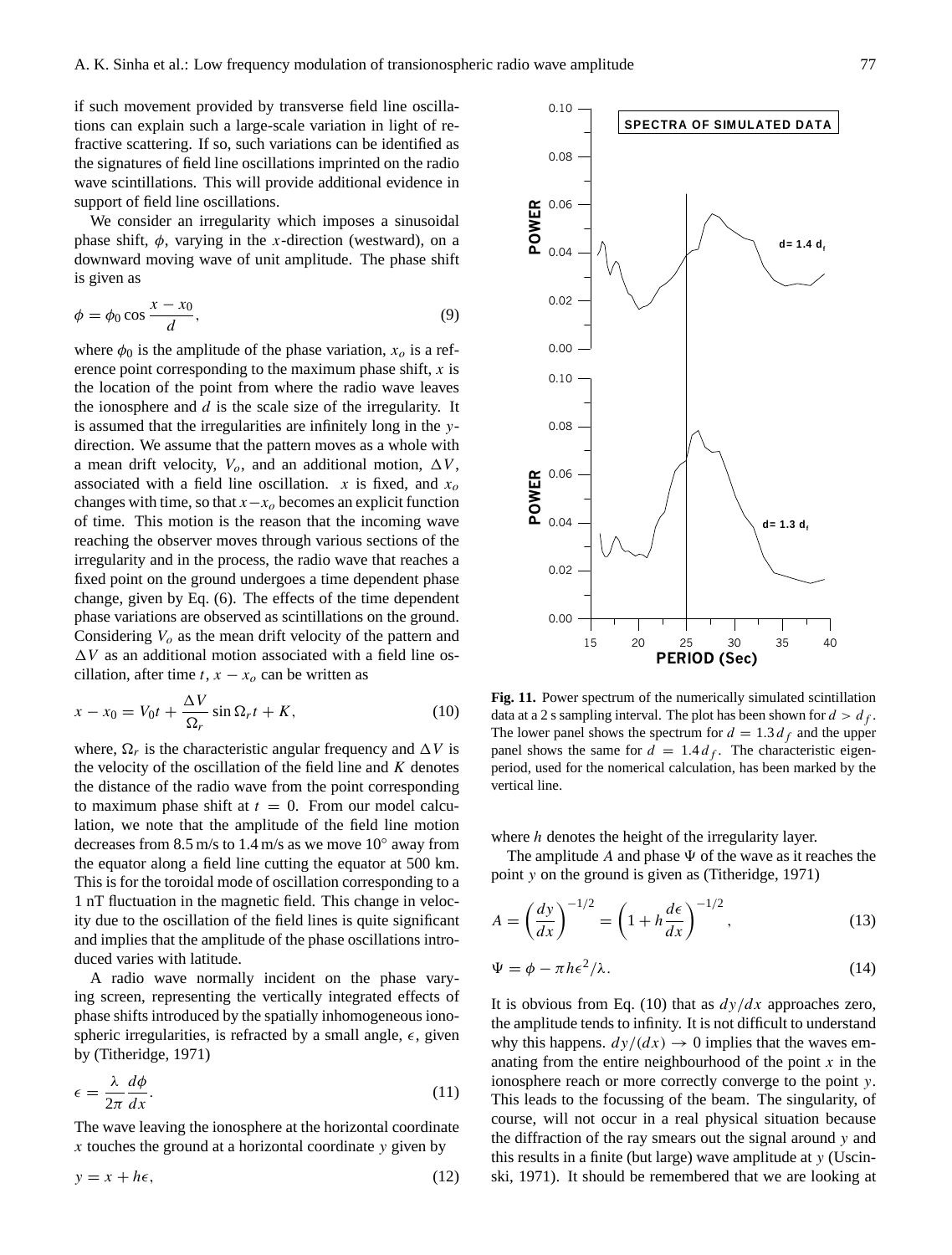the phenomenon of refraction using the ray theory, ignoring small-scale effects associated with diffraction. The focussing of the beam occurs when

$$
\frac{dy}{dx} = 1 - \frac{h\lambda}{2\pi} \frac{\phi_0}{d^2} \cos\left(\frac{x - x_0}{d}\right) = 0.
$$
 (15)

The necessary condition for this to happen is

$$
\frac{h\lambda}{2\pi}\frac{\phi_0}{d^2} \ge 0.
$$
\n(16)

For a fixed  $\phi_0$ , focussing will occur if the scale size of the irregularity is less than  $d_f$  given by

$$
d_f = \sqrt{\frac{h\lambda\phi_0}{2\pi}}.\tag{17}
$$

Given  $\phi_0$ , if the scale length is less than  $d_f$ , a more complex structure will occur. We concentrate here on a scale size close to, but greater than  $d_f$  for the sake of simplicity.

We are interested in tracking the time variation at a fixed ground station (i.e. for fixed y). We note from Eqs. (6) and (7) that as the irregularity pattern moves, x and  $\phi$  becomes an explicit function of time and so does  $\epsilon$  given by Eq. (8). The wave received at y emanates from a different point (or points)  $x$  in the ionosphere as the irregularity pattern drifts. The first step is to determine  $x(t)$  at each instant of time from Eqs. (8) and (9) using an iterative algorithm. Once  $x$  is determined, the amplitude and phase can be evaluated from Eqs. (10) and (11). The signal  $W(t)$  received on the ground is given by

$$
W(t) = A \cos \Psi.
$$
 (18)

After arriving at a  $\phi_0$  and d, we generate a time series of  $W(t)$  of 1024 points at 2 s sampling interval and perform a spectral analysis of the resultant time series after passing it through a band pass filter that only allows for 10 to 100 s periodicities. The amplitude spectrum was computed by direct Fourier transform and the amplitudes were smoothed by a sliding window method over 5 points. It should be noted that identical analysis was performed while dealing with observed scintillation data.

The experiment was performed for various combinations of  $\phi_o$  and d for different h (300–500 km),  $V_0$  (100–200 m/s) and  $\Delta V$  (10–20 m/s), taking  $\lambda = 1.2$  m (corresponding to a 250 MHz radio wave) and  $T_r = 25$  s (characteristic eigenperiod). The results presented here is for  $h = 300$  km. For our presentation, at this height, we have used  $V_0 = 150$  m/s based on Pathan and Rao (1996).  $\Delta V = 20$  m/s is taken by choice and it does not make any qualitative difference in the result. The choice of  $\phi_o$  determines  $d_f$ . We cannot take  $d = d_f$  as the scale size since that will lead to singularity and hence, we have chosen d close to  $d_f$ . The scale size of the irregularities could be from submeters to hundreds of kilometers (Hysell, 2000). As we are interested in large-scale irregularities that can only be obtained by a large amplitude of the phase variation  $\phi_o$ , we chose  $\phi_o = 2000$  radians such that  $d_f \sim 10$  km.

The spectrum thus obtained shows a clear-cut peak standing out around the eigen-period, as demonstrated in Fig. 11. The results obtained from this preliminary numerical experiment appear to reproduce the essential features of the power spectra near the characteristic eigen-period obtained from the observational data. In Fig. 11, the results are shown for the cases where the scale size of the phase variation has been taken to be slightly greater than that required for focussing  $(d > d<sub>f</sub>)$ . It is seen from the spectra that the peaks do not fall exactly on the characteristic period (marked by the vertical line in Fig. 11), but become slightly shifted. The shift is more for  $d$  ( $d = 1.4 d_f$ ) farther from  $d_f$ , compared to the nearer one  $(d = 1.3 d_f)$ . In addition, it should be noted that the power of the peak around the characteristic period is less for  $d = 1.4 d_f$ , compared to that for  $d = 1.3 d_f$ .

To obtain an insight into what is happening, the following simplified analytic treatment can be useful. For  $\epsilon$  < 1, we retain only linear terms in the expansion of the expression in Eqs. (8) to (12).

Assuming that  $\Delta V / (\Omega_r d) < 1$ , Eqs. (10) and (11) take the form

$$
A = 1 + \frac{h\lambda\phi_0}{4\pi d^2} \left[ \cos\frac{V_0t}{d} - \frac{\Delta V}{\Omega_r d} \sin\left(\Omega_r t\right) \sin\frac{V_0t}{d} \right] \tag{19}
$$

and

$$
\Psi = \phi_o \left[ \cos \frac{V_0 t}{d} - \frac{\Delta V}{\Omega_r d} \sin \left( \Omega_r t \right) \sin \frac{V_0 t}{d} \right]. \tag{20}
$$

For the chosen  $V_0$  and  $d$ , the first term in the square bracket in Eqs. (14) and (15) oscillates with a frequency of the order of 1 mHz, which is much smaller than the frequency of the oscillation ( $\sim$  40 MHz) of the second term and hence, will act almost as a DC. It is the second term that gives the combinations of frequencies  $\Omega_r$  and  $V_0/d$  in both the amplitude and the phase. It should be noted that they can combine in both constructive and destructive ways, resulting in peaks at lower  $(V_0/d - \Omega_r)$  and higher  $(V_0/d + \Omega_r)$  frequencies as compared to the characteristic frequency,  $\Omega_r$ . In a real data situation, there could be various time scales that could combine with the ambient motion to give rise to various periodicities observed in the actual spectrum.

This small numerical exercise shows that the refractive scattering could be a plausible mechanism. It can provide the explanation for the observed peak at the characteristic period due to the movement in the large-scale ionospheric irregularities provided by the local field line oscillations.

## **5 Results and conclusions**

Theoretical estimates of eigen-frequencies at various latitudes shows that in low-latitude regions, the magnitudes of the frequency are typically around 50 mHz and 25 mHz during midnight and noon, respectively. This has been shown in Fig. 1. The calculation is based on the various assumptions stated in detail in Sect. 4. This calculation was done in order to have an order of the estimate of the eigen-frequency at low-latitudes. A similar type of model calculation was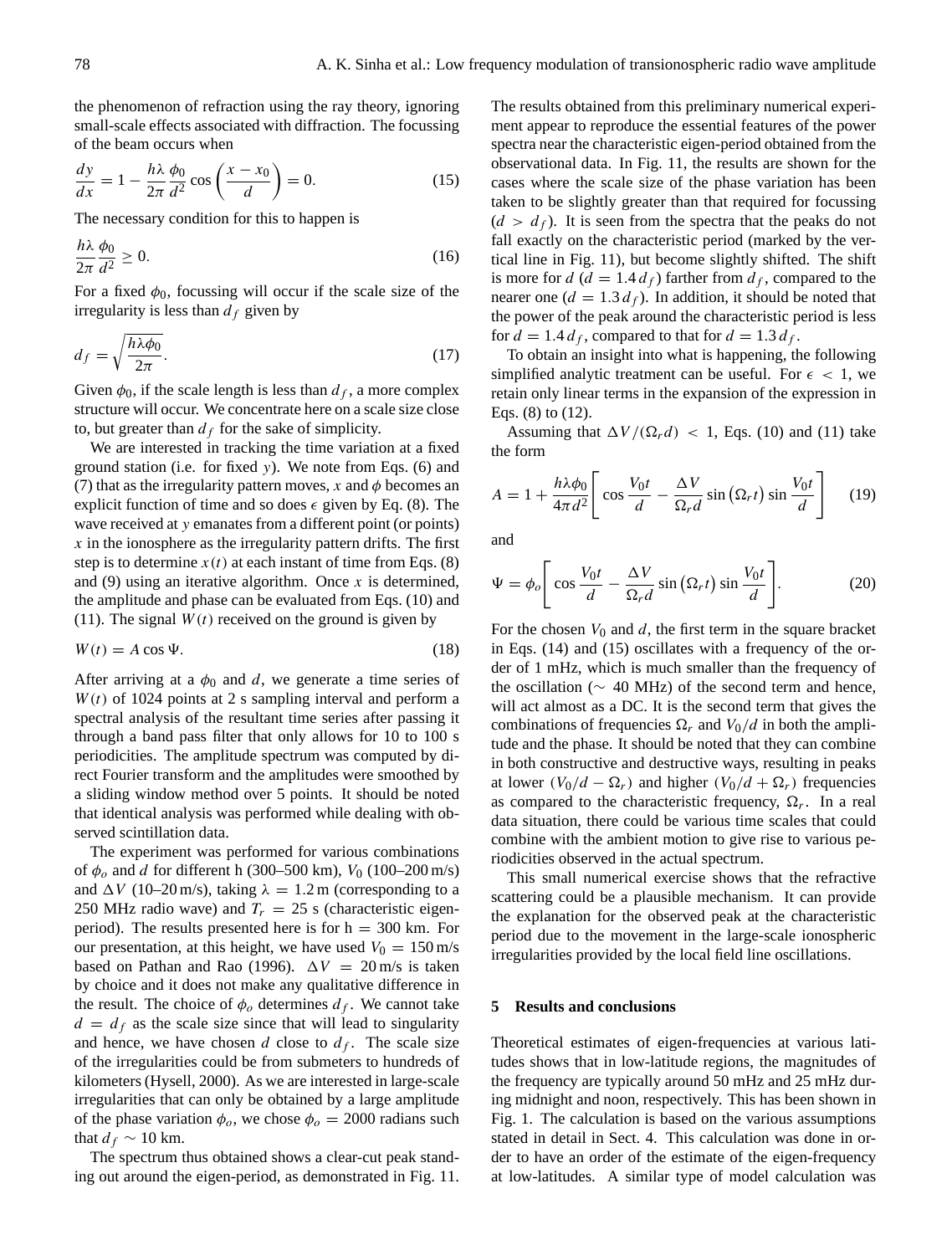done by Poulter et al. (1988) in a self-consistent way with a global perspective in mind by taking a specific (but nonstandard) ion density model. Our model uses the standard IRI ion density model and the results obtained are in excellent agreement with those obtained by Poulter et al. (1988). This shows that the eigen-periods are quite stable and they do not depend much on the model.

The peak at the eigen-period is consistently seen in the spectra of the analyzed scintillation data, as depicted by Figs. 3, 4, 6 and 7. The implication of such peaks is understood in terms of the modulation of the downward moving radio waves by field line oscillations. The very purpose of the present investigation was to look for such a modulation at low-latitude stations. The reasons for the peaks at higher periods are not obvious and may be due to a combination of velocities associated with ionospheric irregularities.

No such peak is seen for the events when there is no scintilltion or the scintillations are very weak. Such events are shown in Figs. 5 and 8 and the corresponding spectra in Figs. 4 and 7, respectively. This result suggests that broad band energy available in ionospheric irregularities might be playing some role in exciting field line oscillations at lowlatitudes. This is why we do not see the effect of field line oscillations in the spectra when there is no scintillation or the scintillation is very weak.

In Sect. 4, we have made an attempt to explain this phenomena by a simple numerical experiment. We generated a time series in light of refractive scattering by taking into account the effect of field line oscillations. The spectra of the time series have been shown in Fig. 11 and they are consistent with those obtained from the observational data. The presence of peaks at the eigen-period in the spectra of a theoretically generated time series leads us to believe in the process of the modulation of downward moving radio waves by field line oscillations. This is only a possible explanation and more work needs to be done to gain a firmer footing. Our observations do support the idea of Saito (1983) that endogenous forces may be exciting field line oscillations in the lowand equatorial-latitudes. The results from ground magnetic data also seem to support the arguement.

From an energetics point of view, it may be noted that instabilities responsible for the Equatorial Spread-F (ESF) generate plasma density irregularities with a scale size ranging from centimeters to hundreds or perhaps thousands of kilometers and relative amplitudes in excess of 99% (Hysell, 2000). The classical radio wave scintillations open a window to every narrow sector of these oscillations. The total energy available in the irregularities is contributed by larger scale oscillations. 'Bubbles' associated with the irregularities often represent an order of magnitude of fluctuations in the electron density. Bulk motion as high as the km/s associated with the magnetic field fluctuations of over 100 nT have been detected (Aggson et al., 1992). An estimate of the energy that can be discipated in the ESF region was made by Cole (1974). He showed that the energy released could be of the order of  $10^{-10}$  J/m<sup>3</sup>/sec or higher. The typical energy associated with a field line oscillation with a 1 nT amplitude

will be of the order of  $10^{12}$  J/m<sup>3</sup>. The energy available is thus adequate to excite field line oscillations with much larger amplitudes. The possible process of Alfvén wave generation has been described in literature (Aggson et al., 1992). We anticipate that the appropriate frequency of the oscillations should correspond to the natural period of field line oscillations. A mechanism of reflection of Alfvén waves at conjugate regions, as suggested by Bhattacharyya and Burke (2000) for the nonlinear evolution of the ESF, will also naturally lead to such oscillations.

The results obtained by us are preliminary in nature, but nevertheless encouraging as it involves an important tool for studying field line oscillations in low-latitude regions through the scintillations of the radio waves recorded on the ground. However, more detailed investigations are needed in order to understand the phenonomena in real physical terms. Once established, attempts could be made to study the coupling between the field line oscillations and the ionospheric irregularities in order to quantify the energy transfer needed to excite the oscillation and to know precisely about the physical conditions required for such oscillations to be excited.

#### **References**

- Aggson, T. L., Burke, W. J., Maynard, N. C., Hanson, W. B., Anderson, P. C., Slavin, J. A., Hoegy, W. R., and Saha, J. L.: Equatorial bubbles updrafting at supersonic speeds, J. Geophys. Res., 97, 8581–8590, 1992.
- Anderson, B. J., Engebretson, M. J., Rounds, S. P., Zanetti, L. J., and Potemra, T. A.: A statistical study of Pc3-5 pulsations observed by the AMPTE/CCE magnetic fields experiment 1. Occurrence distributions, J. Geophys. Res., 95, 10 495–10 523, 1990.
- Bhattacharyya, A.: Deterministic retrieval of ionospheric phase screen from amplitude scintillations, Radio Sci., 34, 229–240, 1999.
- Bhattacharyya, A. and Rastogi, R. G.: Structure of ionospheric irregularities from amplitude and phase scintillation observations, Radio Sci., 26, 439–449, 1991.
- Bhattacharyya, A. and Burke, W. J.: A transmission line analogy for the development of equatorial ionospheric bubble, J. Geophys. Res., 105, 24 941–24 950, 2000.
- Booker, H. G. and Majidiahi, G.: Theory of refractive scattering in scintillation phenomena, J. Atmos. Ter. Phys., 43, 1199–1214, 1981.
- Budden, K. G.: Radio waves in the ionosphere, page 79, Cambridge University Press, London, 1961.
- Cole, K. D.: Energetics of and a source of energy for equatorial spread-F events, J. Atmos. Ter. Phys., 36, 1099–1102, 1974.
- Cummings, W. D., O'Sullivan, R. J., and Coleman, P. J.: Standing Alfvén waves in the magnetosphere, J. Geophys. Res., 74, 778– 793, 1969.
- Dungey, J. W.: Electrodynamics of the outer atmospheres, Rep. 69, Ions. Res. Lab. Pa. State Univ., University Park, 1954.
- Fedorov, E., Pilipenko, V., Surkov, V., Rao, D. R. K., and Yumoto, K.: Ionospheric propagation of magnetohydrodynamic disturbances from the equatorial electrojet, J. Geophys. Res., 104, 4329–4336, 1999.